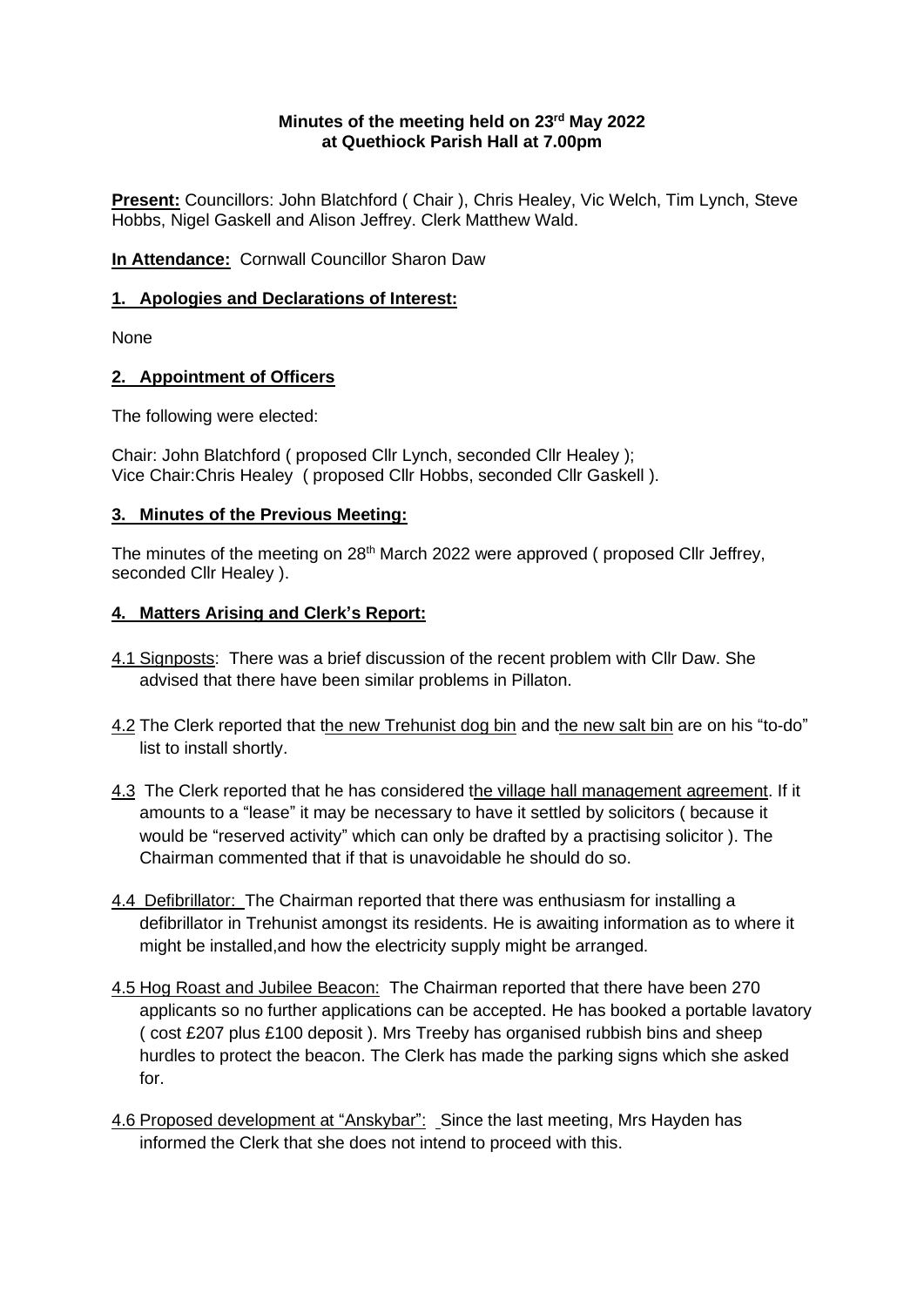# **5.Financial:**

5.1: The Clerk had circulated to Cllrs (i) a summary of the current financial position *( copy appended to these minutes )* and (ii) draft accounts for the year 2021-22. 5.2. Cllr Hobbs pointed out a reference to "2019-20" in the Schedule of Variances, which should refer to "2020-21"

5,3 Cllr Jeffrey pointed out the omission of the new dog bin in Trehunist and the new salt bin in Quethiock from the Asset Schedule.

5.4 Subject to these corrections, the Accounts were approved ( proposed Cllr Jeffrey, seconded Cllr Healey )

### **6.Community Benefit Account:**

There are no new applications.

# **7.Planning:**

There were no outstanding planning applications.

#### **8. Public Participation:**

Cllr Daw raised the following:

8.1 A free annual refill of salt/grit will be available from Cornwall Council for the new bin but will need to be requested.

8.2 What does the Parish Council feel about the idea of a Mayor for Cornwall ? No vote was taken, but the response of councillors was unenthusiastic about the idea.

8.3 There are proposals to create road signs, designed by children, with a road safety message. The Parish Council welcomed the idea. Cllr Daw will contact the school about it.

8.4 Cllr Jeffrey said that Cornwall Council will not take on clearing a new litter bin and new dog waste bin which QPC has installed, even though they are on existing collection routes. They cite ( unquantified ) "budgetary constraints". Cllr Daw said she would look into it – the Clerk will copy her the relevant email exchange.

### **9. Any Other Business:**

10.1 Cllr Hobbs and Cllr Blatchford mentioned a caravan which has been parked outside a cottage in Blunts. Agreed however that this is a Highways matter and not yet a cause forconcern – they will monitor the situation.

10.2 Cllr Healey mentioned a scheme for improving biodiversity by additional hedge planting with free tree saplings. Could this be done around the school field ? Agreed this is a matter for the school and she will refer details to them.

10.3 There was a discussion of the looming problem of dead and dying trees in hedges. Cornwall Council will deal with trees on its own land, but other landowners will be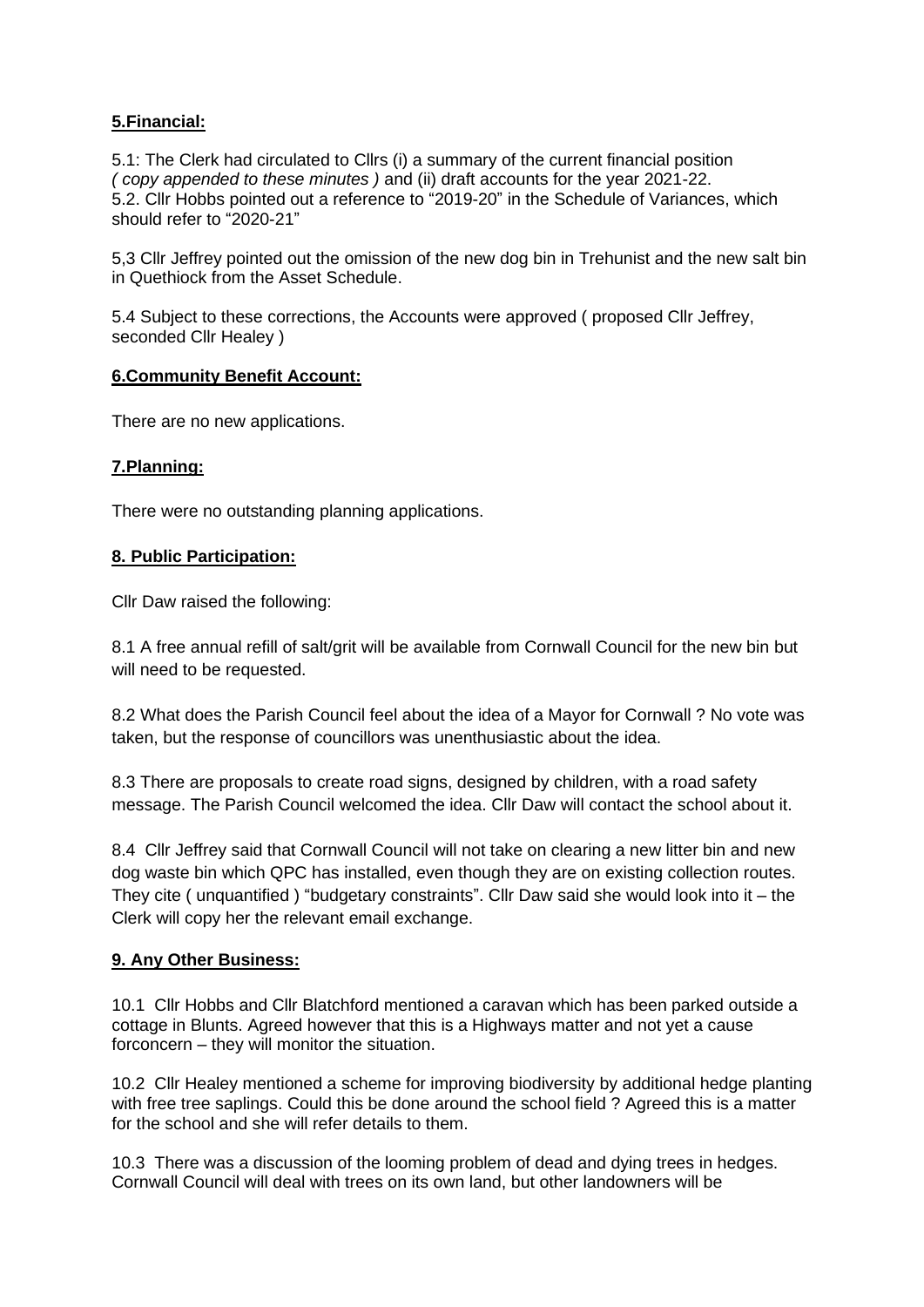responsible for felling ( and its cost ) and replanting – Cllr Blatchford said much will depend on the effectiveness of the forthcoming ELMS scheme in encouraging farmers to replant.

10.4 Concern was expressed at the state of the cutting of the school playing field. To be kept under review.

10.5 The Clerk was asked to contact the Udys to arrange footpath clearance.

10.6 Concern was expressed that some dogs had been loose on roads. The Clerk was asked to have the following inserted in the next issue of Quethiock News: "*Dogs: Please ensure that dogs do not get loose onto roads – they can be a danger to traffic, themselves, and other livestock*."

10.7 There was a discussion of the practicalities of a footpath survey, to establish what signs etc are required. The Clerk will circulate maps and a questionnaire. Cllr Daw said that Cornwall Council can supply waymarkers free of charge – the Clerk asked her to send him the email contact details of the relevant department.

10.8 Cllr Jeffrey asked that review of the Neighbourhood Development Plan be put on the agenda for next time.

#### **Meeting concluded at about 9.00pm.**

**Next meetings – 18th July and 19th September 2022, at 7.00pm, in the Village Hall.**

Signed Chairman ………………………………………………Dated………………………….